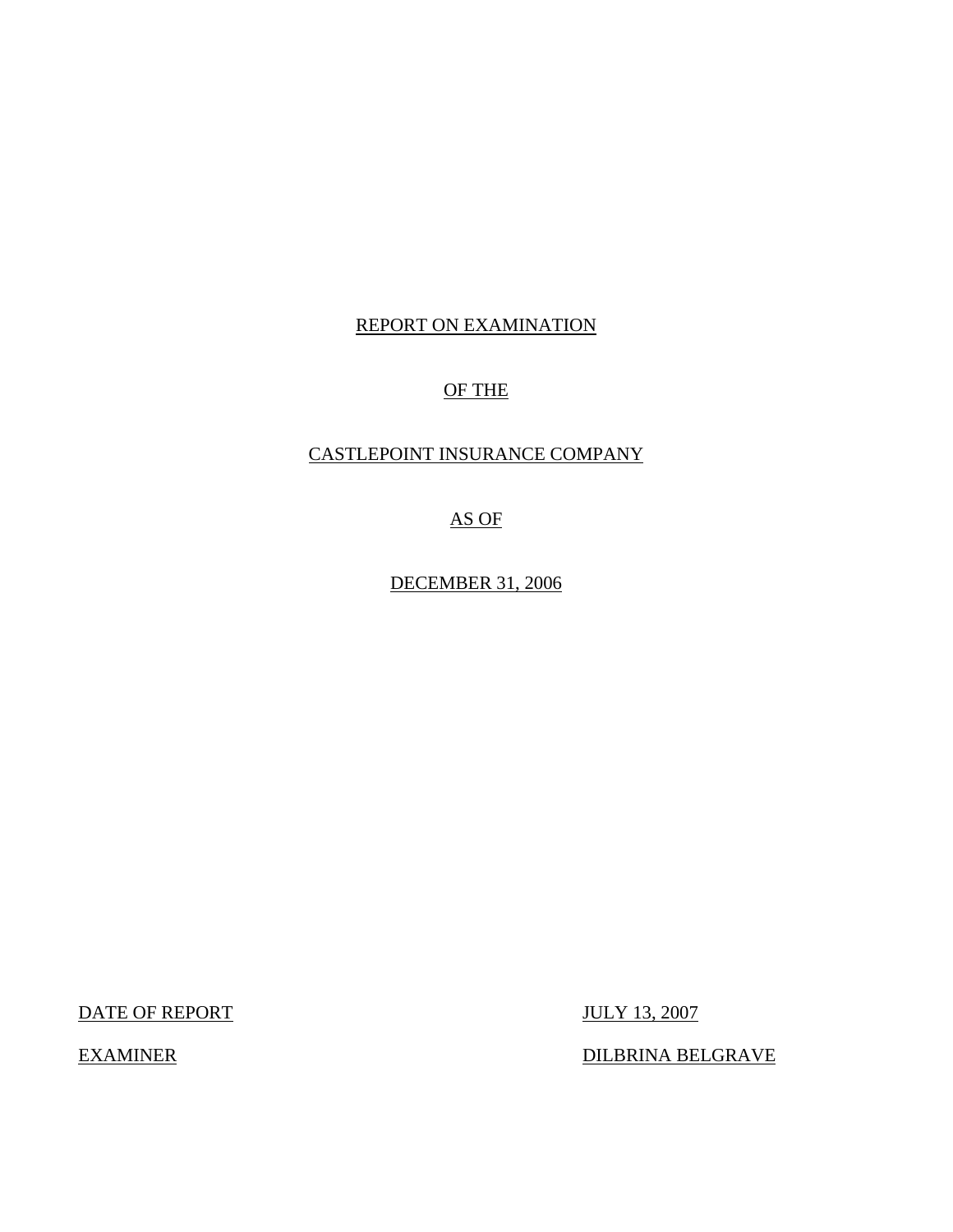# TABLE OF CONTENTS

### ITEM NO. PAGE NO.

| 1  | Scope of examination                                                                                                          | 2                     |
|----|-------------------------------------------------------------------------------------------------------------------------------|-----------------------|
| 2. | <b>Description of Company</b>                                                                                                 | 2                     |
|    | A. Management<br>B. Territory and plan of operation<br>C. Reinsurance<br>D. Holding company system<br>E. Accounts and records | 4<br>5<br>6<br>6<br>8 |
| 3. | <b>Financial statements</b>                                                                                                   | 10                    |
|    | A. Balance sheet<br>B. Underwriting and investment exhibit                                                                    | 10<br>11              |
| 4. | Subsequent events                                                                                                             | 13                    |
| 5. | Compliance with prior report on examination                                                                                   | 13                    |
| 6. | Summary of comments and recommendations                                                                                       | 14                    |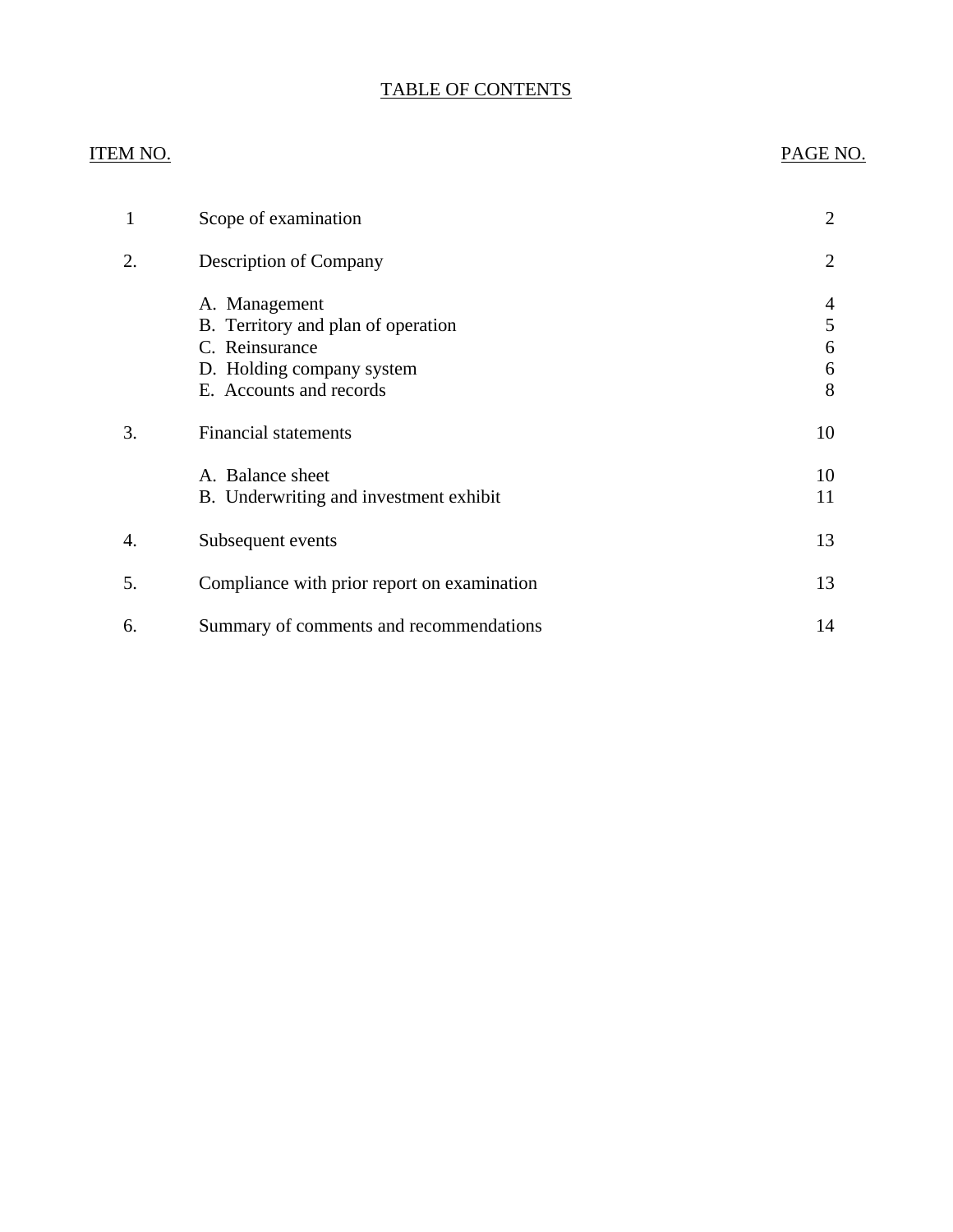

STATE OF NEW YORK INSURANCE DEPARTMENT 25 BEAVER STREET NEW YORK, NEW YORK 10004

July 13, 2007

Honorable Eric R. Dinallo Superintendent of Insurance Albany, New York 12257

Sir:

Pursuant to the requirements of the New York Insurance Law, and in compliance with the instructions contained in Appointment Number 22648 dated May 10, 2007 attached hereto, I have made an examination into the condition and affairs of CastlePoint Insurance Company as of December 31, 2006, and submit the following report thereon.

Wherever the designations "the Company" appears herein without qualification, they should be understood to indicate CastlePoint Insurance Company.

Wherever the term "Department" appears herein without qualification, it should be understood to mean the New York Insurance Department.

The examination was conducted at the Company's home office located at 120 Broadway, 30th Floor, New York, NY 10271.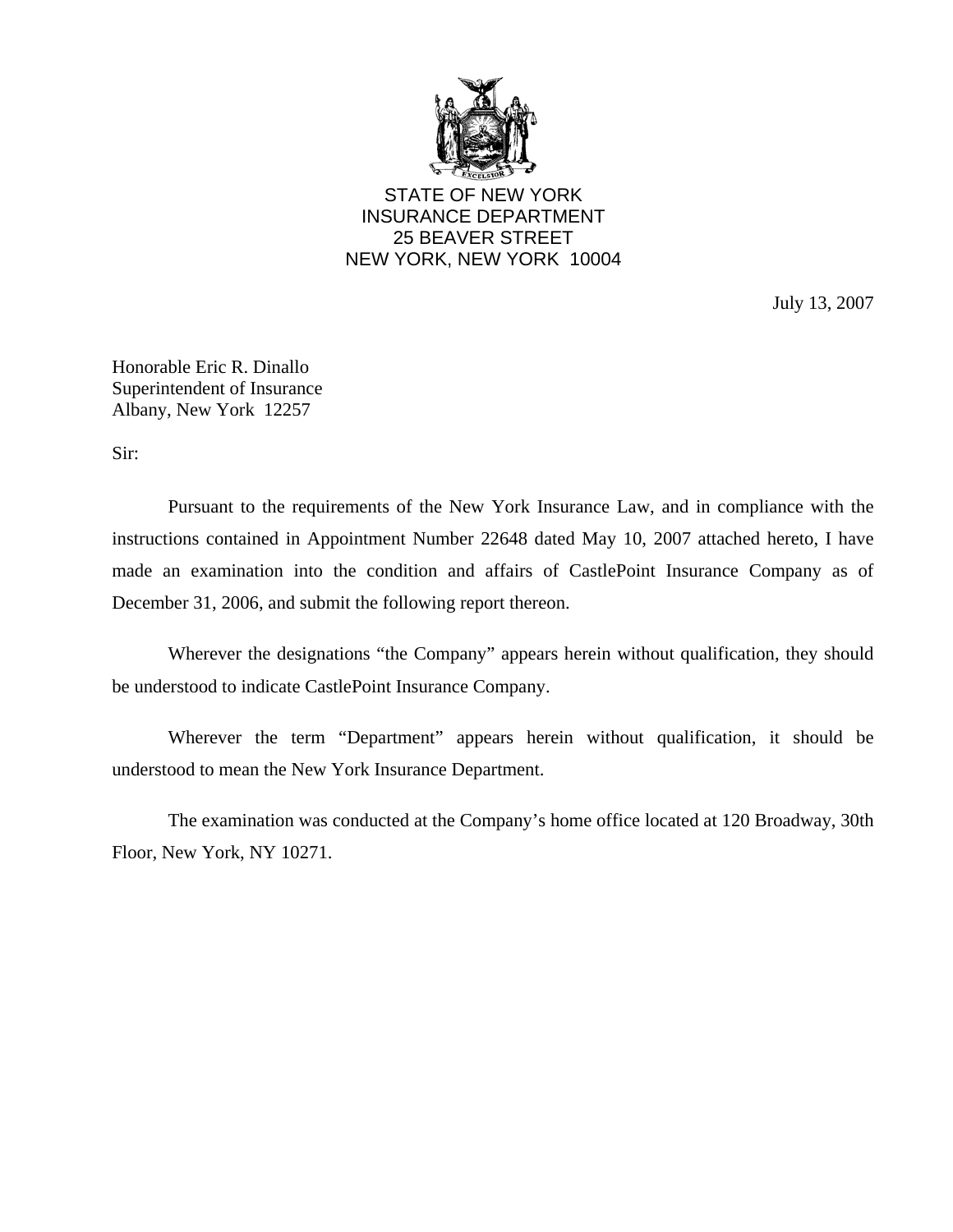<span id="page-3-0"></span>The previous examination was conducted as of December 31, 2001. This examination covered the 5-year period from January 1, 2002 through December 31, 2006. Transactions occurring subsequent to this period were reviewed where deemed appropriate by the examiner.

The examination comprised a verification of assets and liabilities as of December 31, 2006. The examination included a review of income, disbursements and company records deemed necessary to accomplish such analysis or verification. A review or audit was also made of the following items as called for in the Examiners Handbook of the National Association of Insurance Commissioners ("NAIC"):

> History of Company Management and control Corporate records Fidelity bond and other insurance Territory and plan of operation Accounts and records Financial statements

A review was also made to ascertain what action was taken by the Company with regard to comments and recommendations contained in the prior report on examination.

This report on examination is confined to financial statements and comments on those matters, which involve departures from laws, regulations or rules, or which are deemed to require explanation or description.

### **2. DESCRIPTION OF COMPANY**

The Company was incorporated under the laws of the State of New York on August 28, 1922, as a direct writing co-operative fire insurance company under the name of the Surety Co-operative Fire Insurance Company. During the examination period Christiania Insurance Company ("Christiania") purchased the Company (last known as Surety Reinsurance Company) and transferred Surety Reinsurance Company's entire book of business to itself. On January 1, 1997, Folksamerica Reinsurance Company ("Folksamerica") purchased Christiania Insurance Company ("Christiania"). The entire book of Christiania's business, including that of Surety Reinsurance Company was transferred to Folksamerica under a transfer and assumption agreement.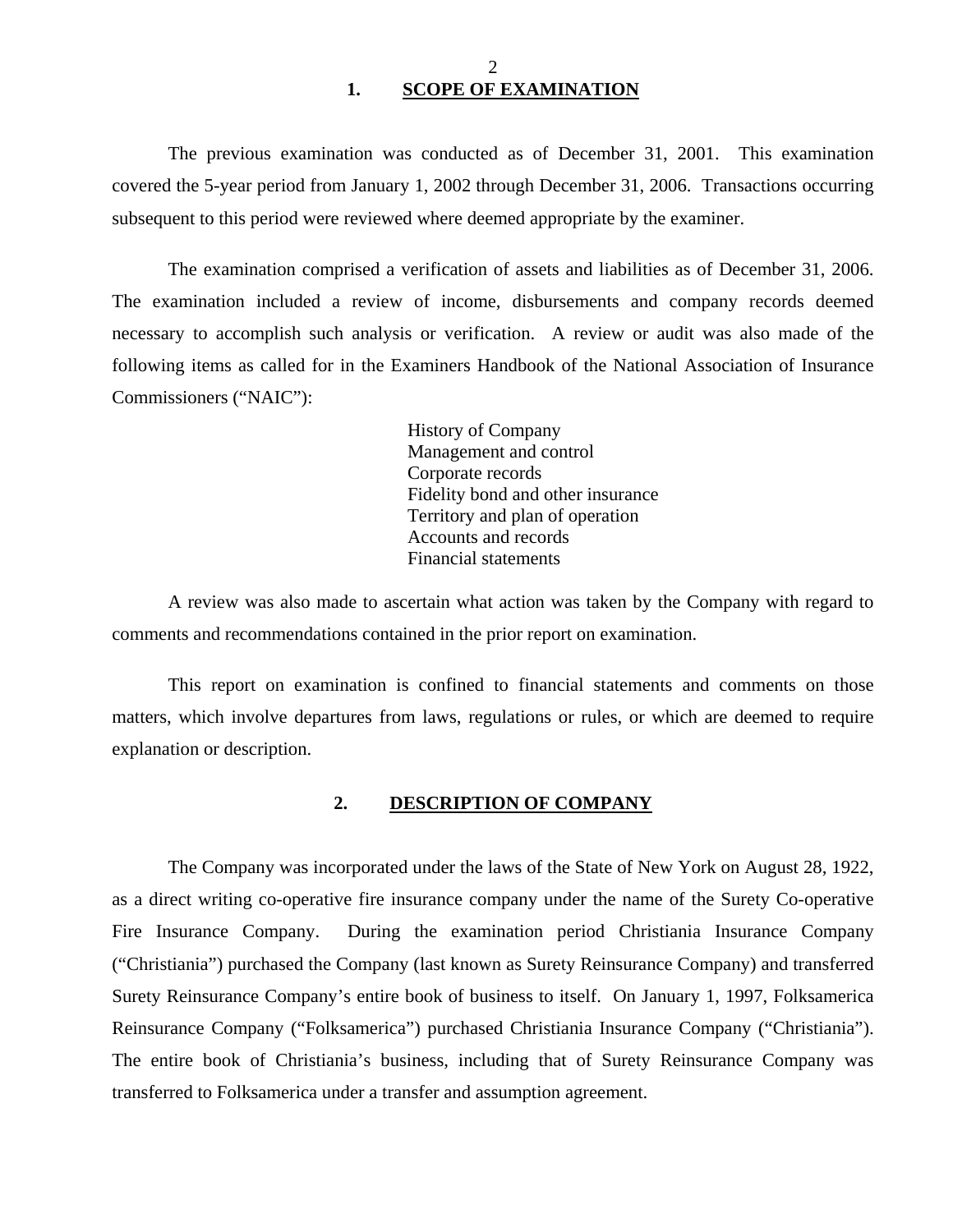On May 29, 1998, Surety Reinsurance Company was purchased by Lawrenceville Holdings, Inc. ("LHI"), a New Jersey corporation ultimately controlled by Medical Inter-Insurance Exchange ("MIIC") of New Jersey. LHI owns 100% of the outstanding stock of the Company. The Company was then granted permission to change its name to MIIX Insurance Company of New York.

Upon acquisition, the Company had capital paid-in of \$3,000,000 consisting of 75,000 shares of common stock at \$40 par value per share. On April 20, 1999, the Company received permission under Section 1206 of the New York Insurance Law to increase its paid-in capital to \$4,000,000 consisting of 100,000 shares of common stock at \$40 per share. All authorized shares are issued and outstanding.

On September 28, 2004, the New Jersey Department of Banking and Insurance placed MIIX Insurance Company (intermediate parent of LHI) into rehabilitation. On that date, all of the officers and directors of MIIX Insurance Company and MIIC resigned their positions.

On June 29, 2006, Tower Group, Inc. ("TGI"), a Delaware corporation ultimately controlled by Michael Lee, purchased from LHI all of the issued and outstanding stock of MIIX Insurance Company of New York. The Company was then granted permission to change its name to Tower Indemnity Insurance Company of New York.

On December 4, 2006, CastlePoint Management Corp., a Delaware Corporation ("CPM") purchased from TGI all of the issued and outstanding capital stock of Tower Indemnity Insurance Company of New York. The Company was then granted permission to change its name to CastlePoint Insurance Company.

Gross paid in and contributed surplus is \$2,718,028. As a result of the Company's purchase, gross paid in and contributed surplus increased by \$198,909 during the examination period as follows:

| Year | Description                                     |           | Amount      |
|------|-------------------------------------------------|-----------|-------------|
| 2001 | Beginning gross paid in and contributed surplus |           | \$2,519,119 |
| 2006 | Surplus contribution                            | \$201,798 |             |
| 2006 | Surplus Adjustment                              | (2,889)   |             |
|      | Total surplus contributions                     |           | 198,909     |
| 2006 | Ending gross paid in and contributed surplus    |           | \$2,718,028 |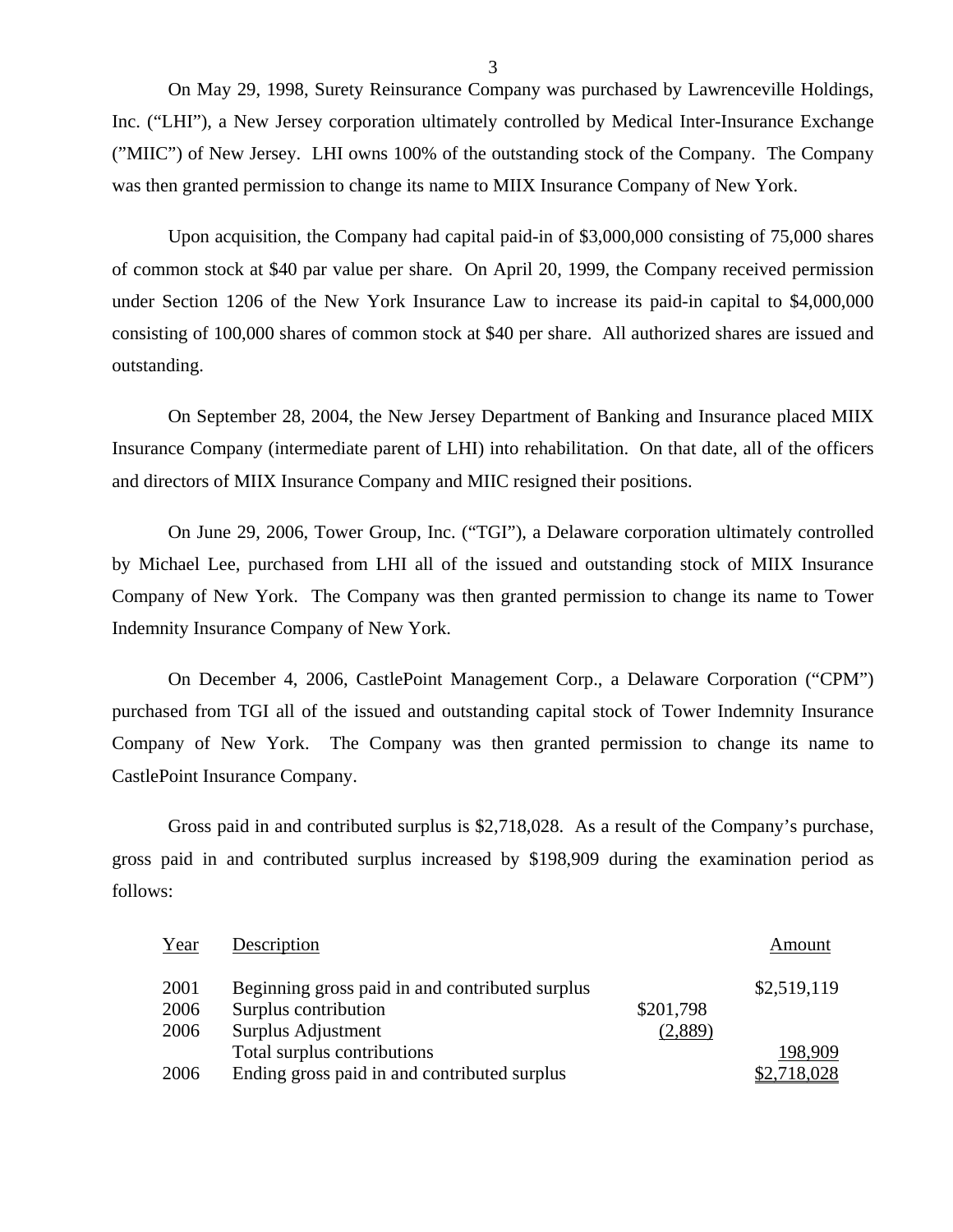### <span id="page-5-0"></span>A. Management

Pursuant to the Company's charter and by-laws, management of the Company is vested in a board of directors consisting of not less thirteen nor more than twenty-one members. The board meets annually. At December 31, 2006, the board of directors was comprised of the following thirteen members:

Name and Residence

Joseph P. Beitz Orchard Park, NY

Roger A. Brown Wilmington, DE

Jennifer L. Caulder Knoxville, TN

Gregory T. Doyle Sandy Hook, CT

James J. Dulligan Massapequa, NY

Robert W. Hedges Montville, NJ

David P. Lawler Paget, Bermuda

Michael H. Lee New York, NY

James W. Parylak Yardley, PA

Edward Y. Pu Freehold, NJ

Josephine D. Sainz-DeViteri Dobbs Ferry, NY

Richard S. Weidman Bethlehem, PA

Joel S. Weiner New York, NY

### Principal Business Affiliation

President, CastlePoint Reinsurance Company, Ltd.

Assistant Secretary, CastlePoint Holdings, Ltd.

Vice President, CastlePoint Reinsurance Company, Ltd.

President, CastlePoint Holdings, Ltd.

Vice President & Controller, CastlePoint Management Corp.

Senior Vice President, CastlePoint Management Corp.

Vice President & Controller, CastlePoint Reinsurance Company, Ltd.

President & Chief Executive Officer, CastlePoint Holdings, Ltd.

Vice President & Chief Information Officer, CastlePoint Management Corp.

Assistant Vice President & Assistant Controller, CastlePoint Management Corp.

Vice President, CastlePoint Management Corp.

Vice President & Secretary, CastlePoint Management Corp.

Senior Vice President & Chief Financial Officer, CastlePoint Holdings, Ltd.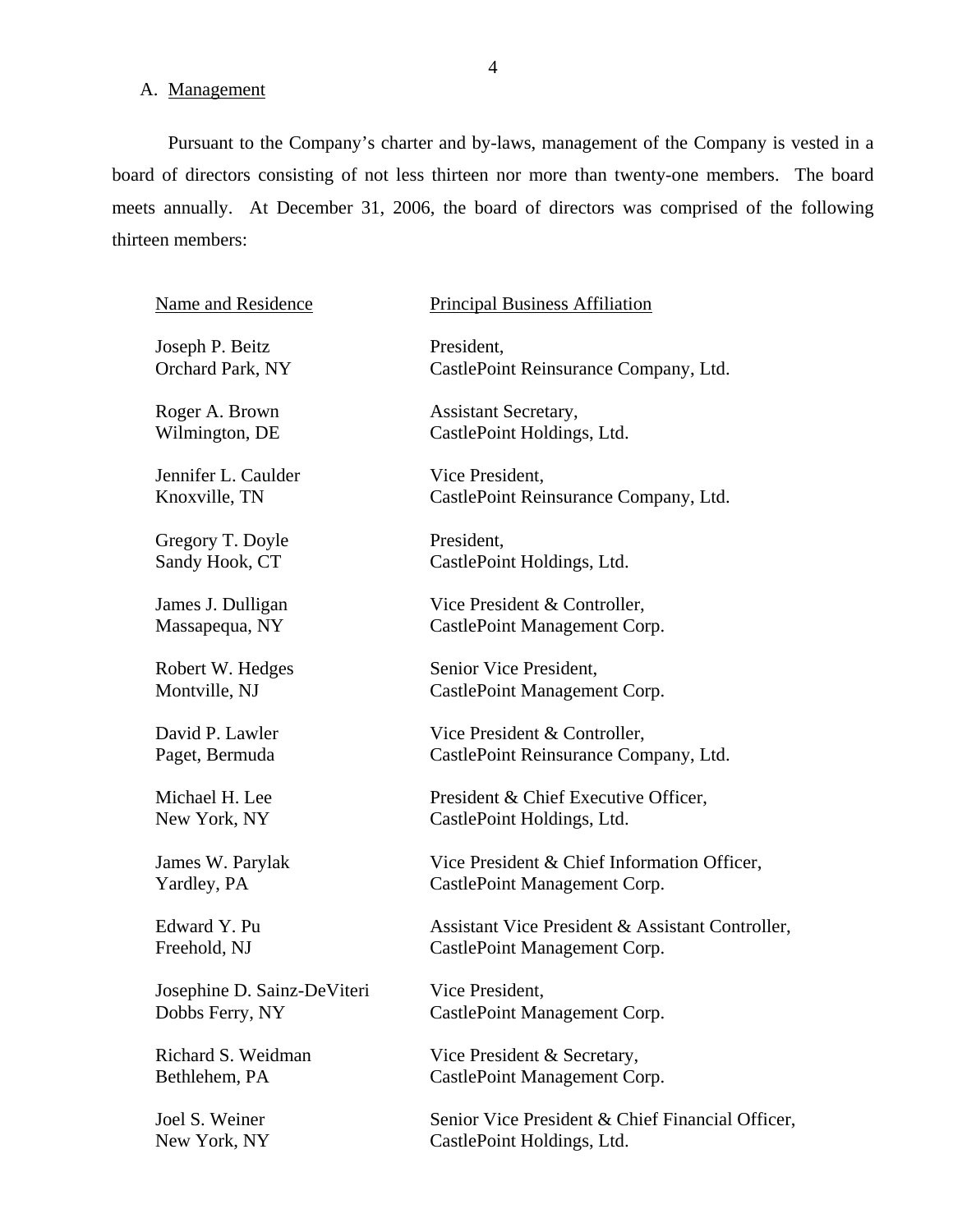A review of the minutes of the board of directors' meetings held during the first two years of the examination period indicated that the meetings were generally well attended and each board member has an acceptable record of attendance. However, on September 28, 2004, all of the Company's officers and directors resigned their positions. The Company's board of directors was reconstituted on December 18, 2006. The first board of directors' meeting was held on January 4, 2007. The attendance was not mentioned in the board of directors' minutes.

As of December 31, 2006, the principal officers of the Company were as follows:

| Name                                  | Title                  |
|---------------------------------------|------------------------|
| Gregory T. Doyle<br>James J. Dulligan | President<br>Treasurer |
| Roger A. Brown                        | Secretary              |

### B. Territory and Plan of Operation

As of December 31, 2006, the Company was licensed to write business in New York.

As of the examination date, the Company was authorized to transact the kinds of insurance as defined in the following numbered paragraphs of Section 1113(a) of the New York Insurance Law:

| Paragraph | Line of Business                               |
|-----------|------------------------------------------------|
| 4         | Fire                                           |
| 5         | Miscellaneous property damage                  |
| 6         | Water damage                                   |
| 7         | Burglary and theft                             |
| 8         | Glass                                          |
| 9         | Boiler and machinery                           |
| 10        | Elevator                                       |
| 11        | Animal                                         |
| 12        | Collision                                      |
| 13        | Personal injury liability                      |
| 14        | Property damage liability                      |
| 15        | Worker's compensation and employer's liability |
| 19        | Motor vehicle and aircraft physical damage     |
| 20        | Marine and inland marine                       |
|           |                                                |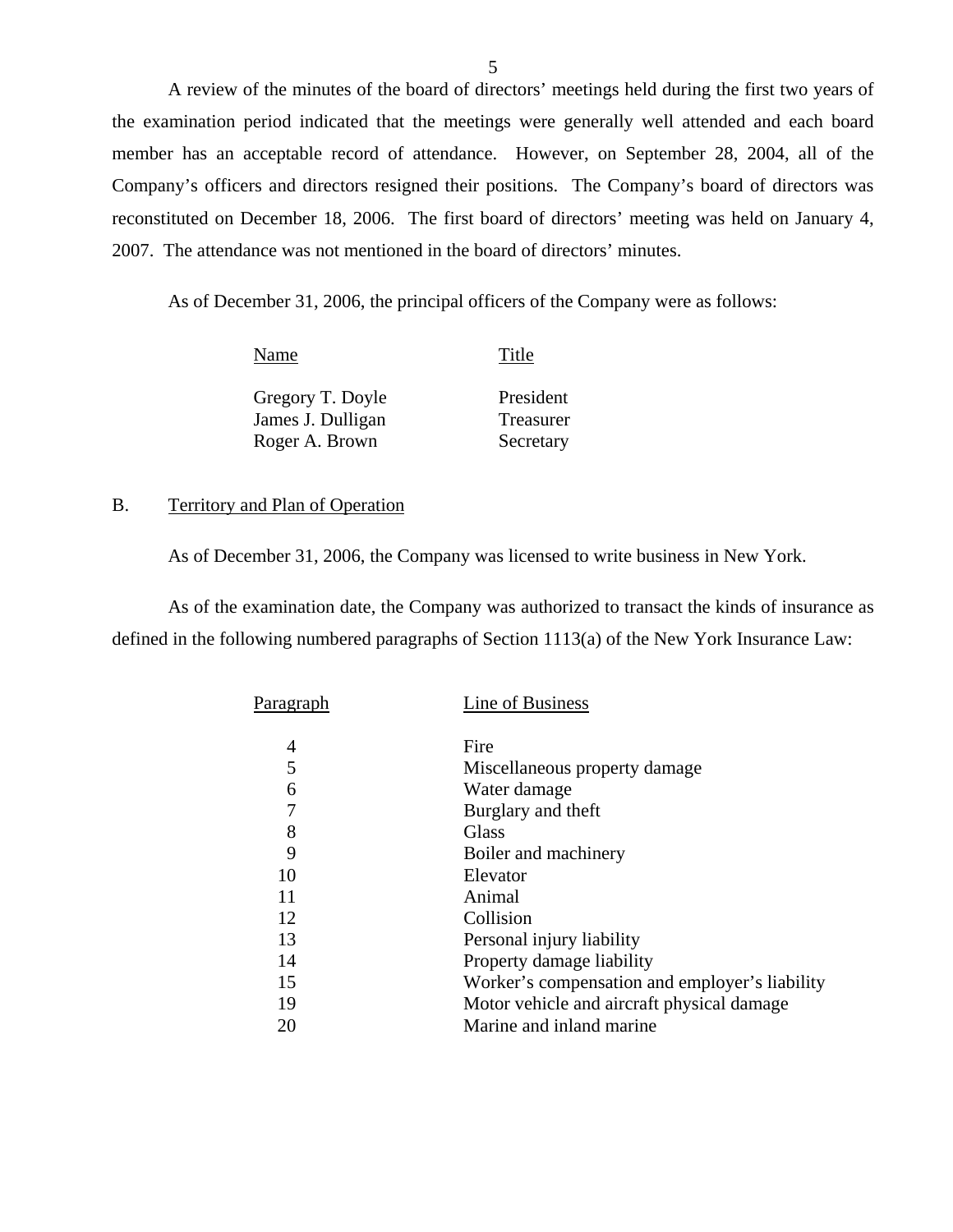<span id="page-7-0"></span>During the examination period, the Company did not write any business. Based on the lines of business for which the Company is licensed and the Company's current capital structure, and pursuant to the requirements of Articles 13 and 41 of the New York Insurance Law, the Company is required to maintain a minimum surplus to policyholders in the amount of \$4,000,000.

### C. Reinsurance

As of December 31, 2006, the Company did not have a reinsurance program in place.

### D. Holding Company System

The Company is wholly owned by CastlePoint Management Company Inc., a Delaware company, which is wholly owned by CastlePoint Reinsurance Company, Ltd., a Bermuda company, which is owned by CastlePoint Bermuda Holdings Ltd. which is wholly owned by CastlePoint Holdings, Ltd., the ultimate parent.

The following is a chart of the holding company system at December 31, 2006: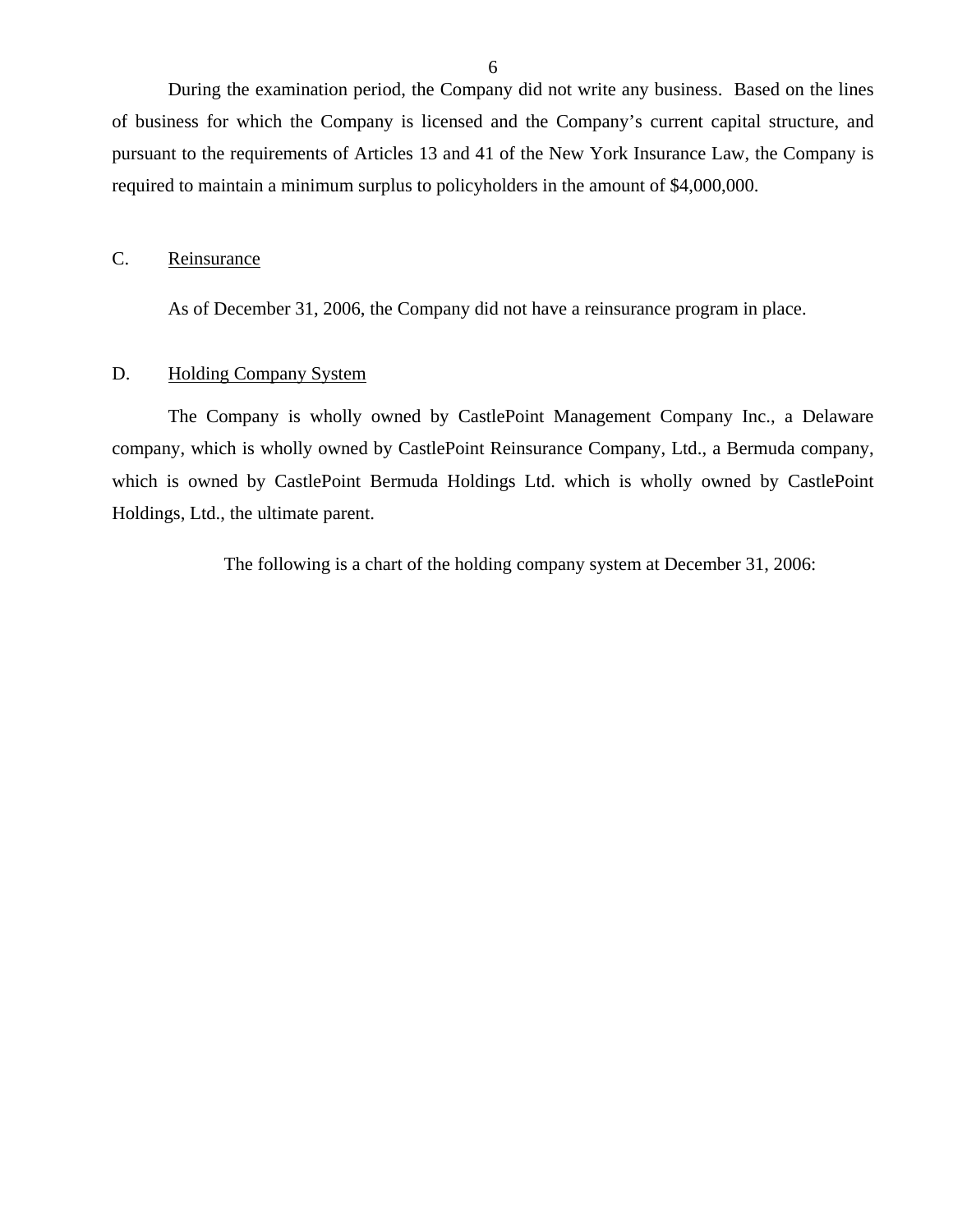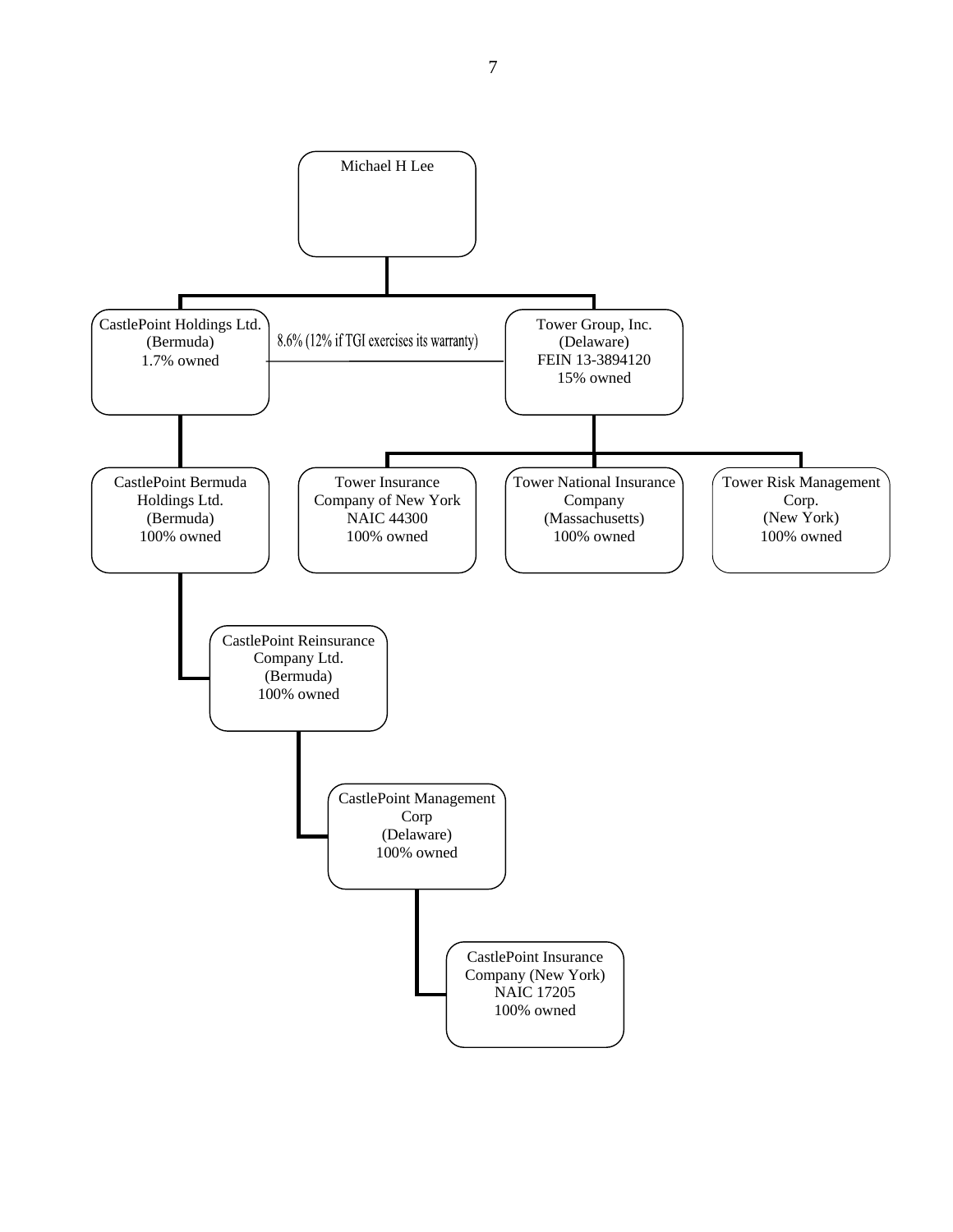<span id="page-9-0"></span>At December 31, 2006, the Company was party to the following informal arrangements with other members of its holding company system:

### Informal Tax Reimbursement Arrangements

The Company had informal tax reimbursement arrangements with both TGI (an affiliate) and CastlePoint Management ("CPM") (its parent) in which TGI and CPM paid the estimated taxes for the Company and the Company would reimburse TGI and CPM at a later date.

It is recommended that the Company finalize a written tax allocation agreement with its parent or any member in its holding company system and file it with the Department pursuant to the provisions of Department Circular Letter 33 (1979).

### Informal Service Arrangement

The Company and CPM were party to an informal business services arrangement in which CPM provided the office space, general administrative and business services to the Company.

It is recommended that the Company draft and file a written business services agreement with the Department pursuant to Section 1505(d)(3) of the New York Insurance Law.

### G. Accounts and Records

It was noted that when completing the Company's Annual Statement Blank, the Company failed to classify certain balance sheets items in accordance with the NAIC Annual Statement Instructions. The examiners noted this condition relative to items such as cash equivalents and other expenses.

The Company reported its money market fund in Schedule E Part 2. However, according to the NAIC Annual Statement Instructions, shares of all mutual funds should be reported as common stock, except exempt money market funds and class one money market funds which are reported in Schedule D or Schedule DA if short-term.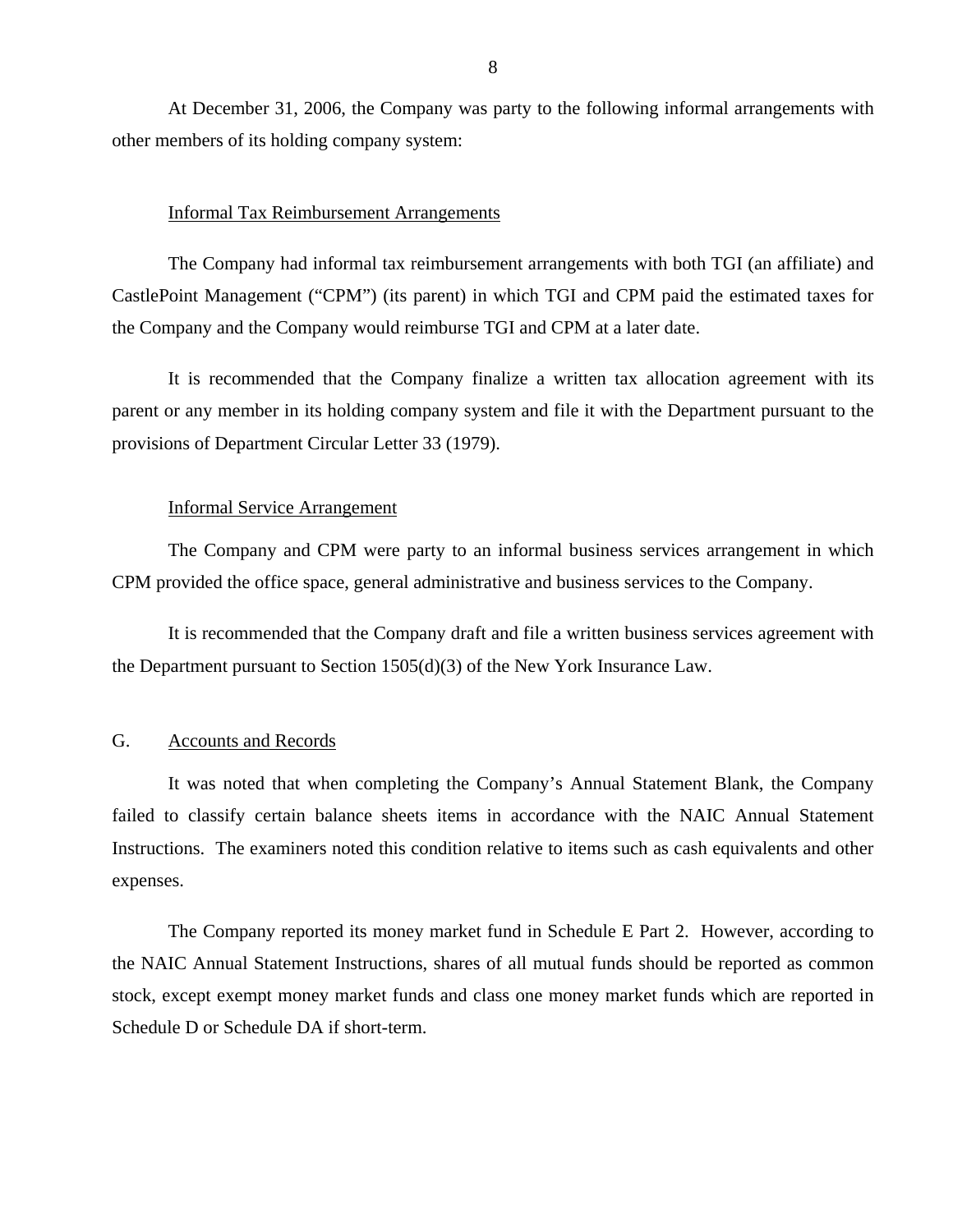The company reported on page 3 of its annual statement a liability classified as "Other expenses" in the amount of \$66,553. This amount was comprised of a payable to Tower Group Inc. for settlement of federal income taxes as of December 1, 2006 and the settlement of inter-company custody fees. However, according to the NAIC Annual Statement Instructions, this account should be reported as a "Payable to parent, subsidiaries and affiliates."

It is recommended that the Company adhere to the NAIC Annual Statement Instructions by classifying balance sheet items under their proper line item and completing all required schedules.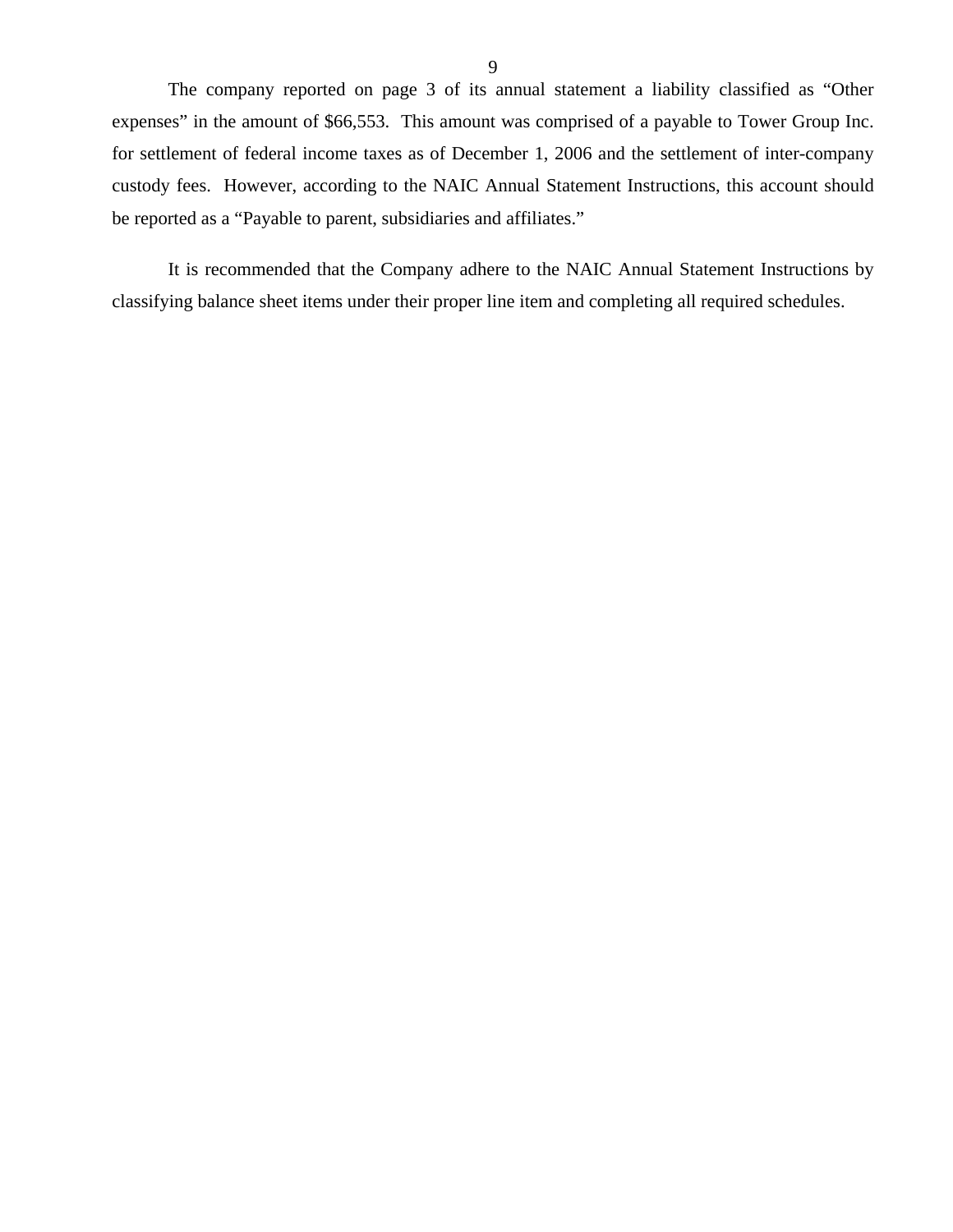### **3. FINANCIAL STATEMENTS**

### A Balance Sheet

The following shows the assets, liabilities and surplus as regards policyholders as of December 31, 2006 as determined by this examination and as reported by the Company:

| <b>Assets</b>                                                                                    | Assets                            | <b>Assets Not</b><br><b>Admitted</b>  | Net Admitted<br>Assets            |
|--------------------------------------------------------------------------------------------------|-----------------------------------|---------------------------------------|-----------------------------------|
| <b>Bonds</b><br>Cash, cash equivalents and short-term investments<br><b>Miscellaneous Assets</b> | \$2,445,000<br>6,045,606<br>2,653 | \$0<br>$\Omega$<br>0                  | \$2,445,000<br>6,045,606<br>2,653 |
| <b>Total</b> assets                                                                              | \$8,493,259                       | \$<br>$\boldsymbol{0}$                | \$8,493,259                       |
|                                                                                                  |                                   |                                       |                                   |
| <b>Liabilities, Surplus and Other Funds</b>                                                      |                                   |                                       |                                   |
| Liabilities                                                                                      |                                   |                                       |                                   |
| Other expenses (excluding taxes, licenses and fees)<br>Current federal and foreign income taxes  |                                   |                                       | \$<br>66,553<br>1,929             |
| <b>Total liabilities</b>                                                                         |                                   |                                       | \$<br>68,482                      |
| <b>Surplus and Other Funds</b>                                                                   |                                   |                                       |                                   |
| Common capital stock<br>Gross paid in and contributed surplus<br>Unassigned funds (surplus)      |                                   | \$4,000,000<br>2,718,028<br>1,706,749 |                                   |
|                                                                                                  |                                   |                                       |                                   |
| Surplus as regards policyholders<br>Total liabilities, surplus and other funds                   |                                   |                                       | 8,424,777<br>\$8,493,259          |

NOTE: The Company indicated that the Internal Revenue Service has not performed an audit of the Company's federal income tax returns for any year covered by this examination. With the exception of any impact that might be caused from any examination changes contained in this report, the examiner is unaware of any potential exposure of the Company to any further tax assessments and no liability has been established herein relative to such contingency.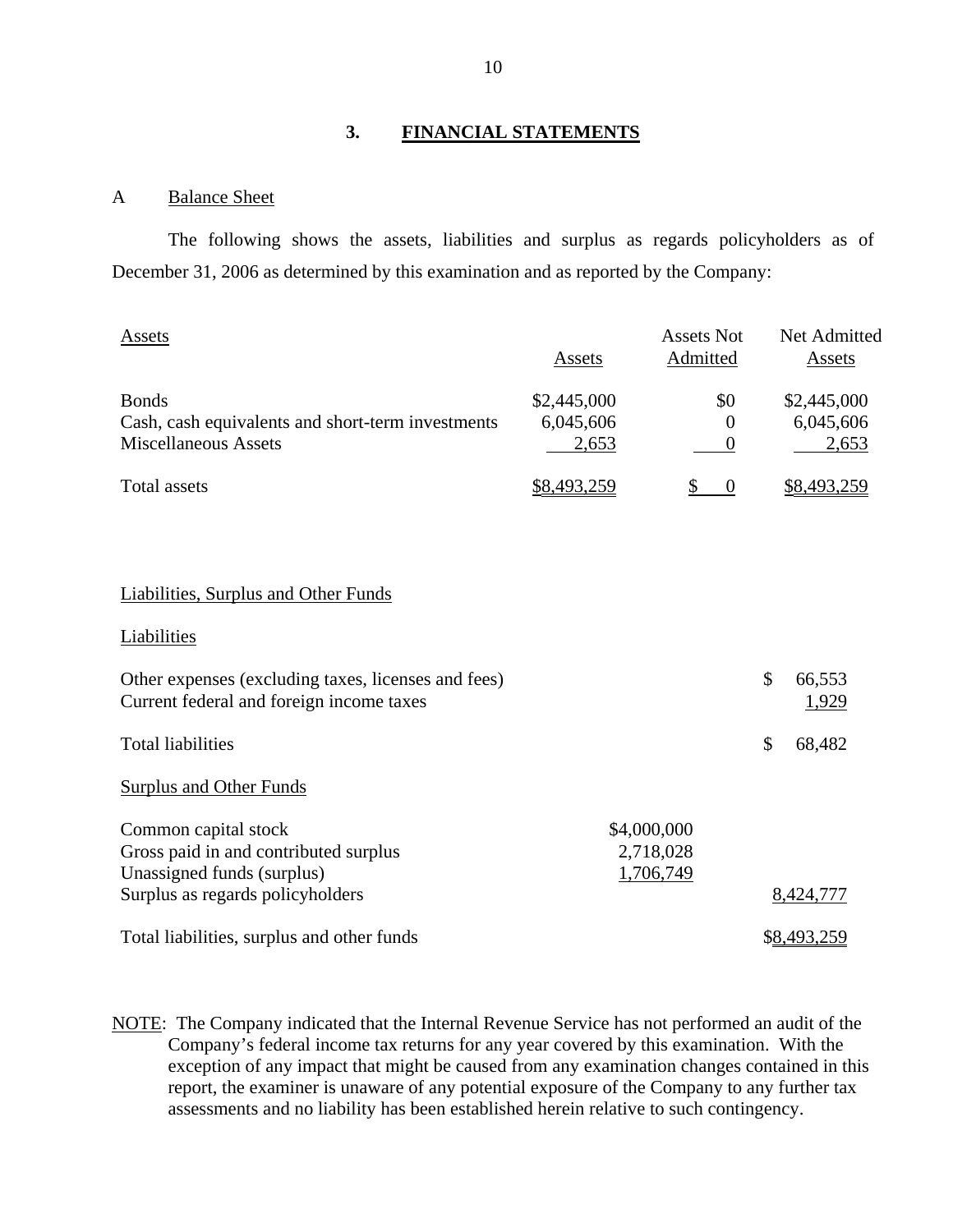# B. Underwriting and Investment Exhibit

Surplus as regards policyholders increased \$1,099,200 during the five-year examination period January 1, 2002 through December 31, 2006, detailed as follows:

# Statement of Income

| <b>Underwriting Income</b>                                                                  |               |                |
|---------------------------------------------------------------------------------------------|---------------|----------------|
| Premiums earned                                                                             |               | \$<br>$\theta$ |
| Deductions:<br>Other underwriting expenses incurred                                         | 129,600<br>S. |                |
| Total underwriting deductions                                                               |               | 129,600        |
| Net underwriting gain or (loss)                                                             |               | \$(129,600)    |
| <b>Investment Income</b>                                                                    |               |                |
| Net investment income earned<br>Net investment gain or (loss)                               | \$1,439,344   | 1,439,344      |
| Net income before dividends to policyholders and before<br>federal and foreign income taxes |               | \$1,309,744    |
| Federal and foreign income taxes incurred                                                   |               | 345,382        |
| Net income                                                                                  |               | 964,362        |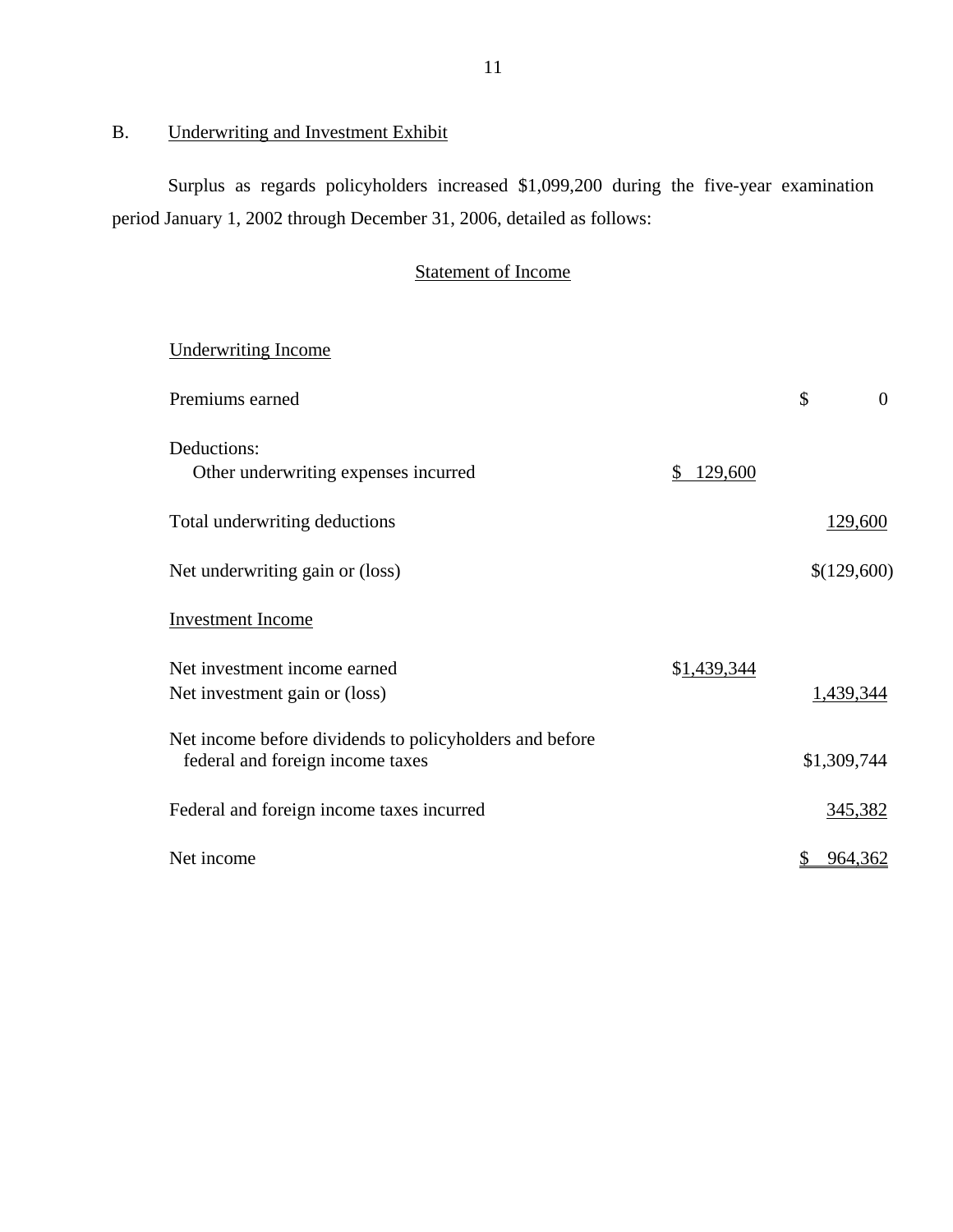# Capital and Surplus Account

| Surplus as regards policyholders per report on<br>examination as of December 31, 2001 |                            |                             | \$7,325,577 |
|---------------------------------------------------------------------------------------|----------------------------|-----------------------------|-------------|
|                                                                                       | Gains in<br><b>Surplus</b> | Losses in<br><b>Surplus</b> |             |
| Net income<br>Change in nonadmitted assets<br>Surplus adjustments paid in             | \$964,362<br>201,798       | \$66,960                    |             |
| Total gains and losses<br>Net increase (decrease) in surplus                          | \$1,166,160                | \$66,960                    | \$1,099,200 |

Surplus as regards policyholders per report on examination as of December 31, 2006  $$8,424,777$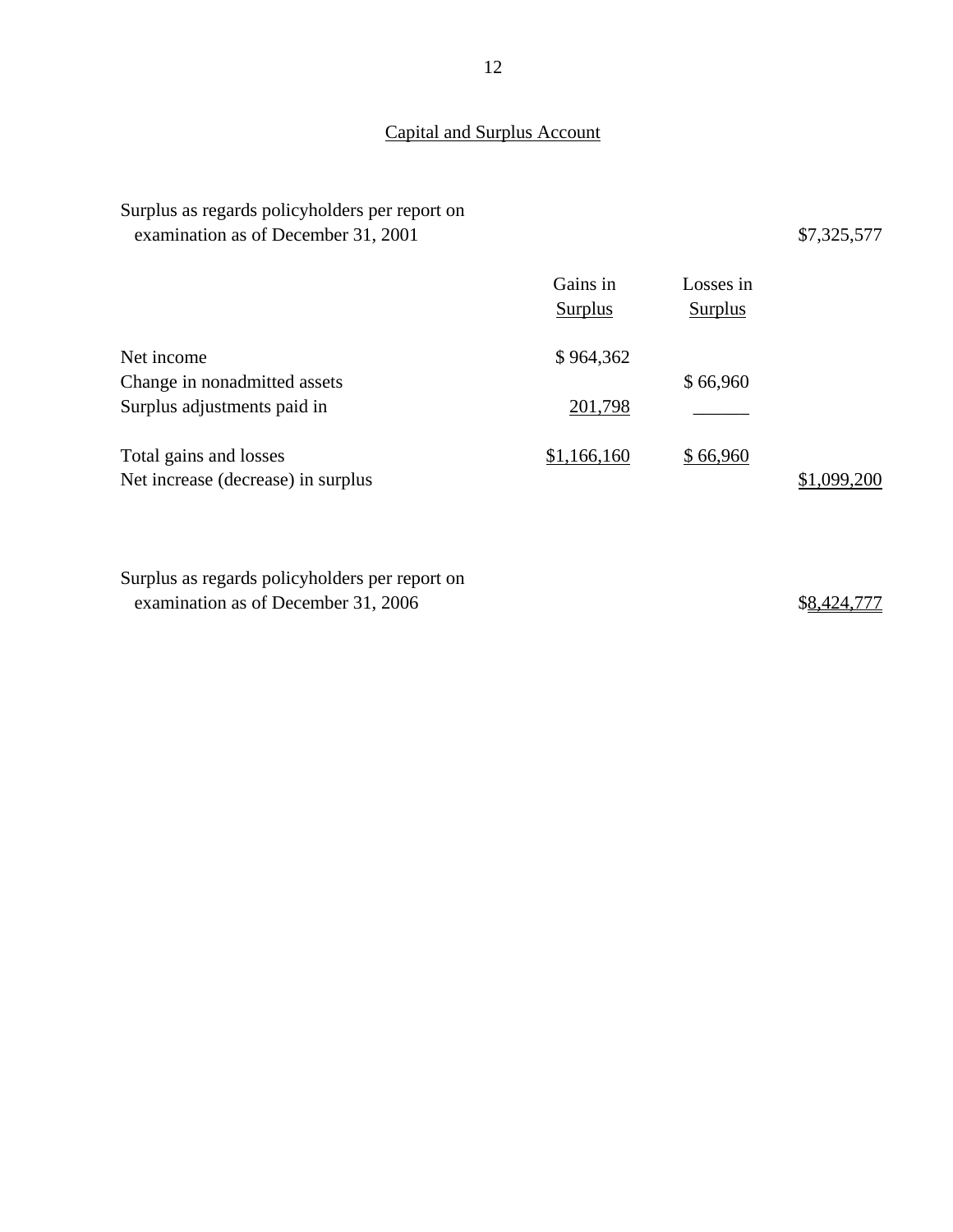### 13 **4. SUBSEQUENT EVENT**

On January 16, 2007, the Company submitted to this Department for our non-disapproval various pooling agreements between itself and Tower Insurance Company of New York ("TICNY"). On February 8, 2007, the pooling agreements were disapproved because the Company was not licensed for the same lines of business as TICNY.

On February 28, 2007, the Company submitted a request to amend its license to add the lines of business it needed so that it would be licensed for the same lines of business as TICNY. The Company was advised that its reported surplus as regards policyholders as of December 31, 2006 was insufficient to add those lines by approximately \$1 million. On March 19, 2007, the Company received a capital contribution from its parent CastlePoint Management Corporation in the amount of \$80,422,065 and the license amendment was subsequently approved.

The Company subsequently withdrew its request to enter into the pooling agreements with TICNY.

### **5. COMPLIANCE WITH PRIOR REPORT ON EXAMINATION**

The prior report on examination contained two recommendations as follows (page numbers refer to the prior report):

### ITEM PAGE NO.

5

9

### A. Board of Directors

It is recommended that the Company elect another board member that resides within New York State in accordance with Section  $1201(a)(5)(b)(vi)$  of the New York Insurance Law.

The Company has complied with this recommendation.

B. Accounts and Records

It is recommended that management update the signatory information for its cash accounts.

As of this examination, this recommendation was not applicable.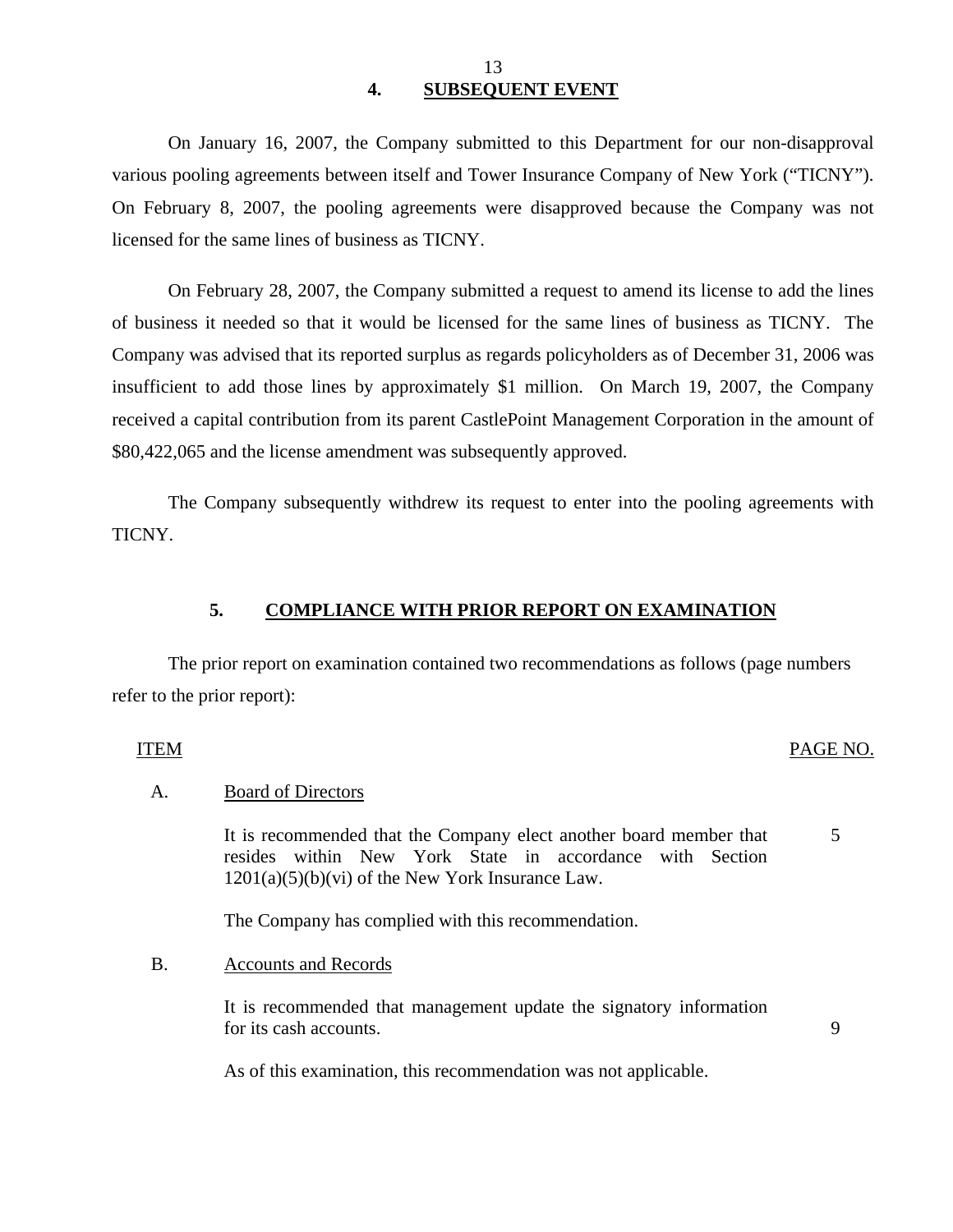# **6. SUMMARY OF COMMENTS AND RECOMMENDATIONS**

### <span id="page-15-0"></span>ITEM PAGE NO.

### A. Holding Company System

- i. It is recommended that the Company finalize a written tax allocation 8 agreement with its parent or any member in its holding company system and file it with the Department pursuant to Department Circular Letter No 33 (1979).
- ii. It is recommended that the Company draft and file a written business 8 service agreement with the Department pursuant to Section 1505 of the New York Insurance Law.

### B. Accounts and Records

It is recommended that the Company adhere to the NAIC Annual 9 Statement Instructions by classifying balance sheet items under their proper line item and completing all required schedules.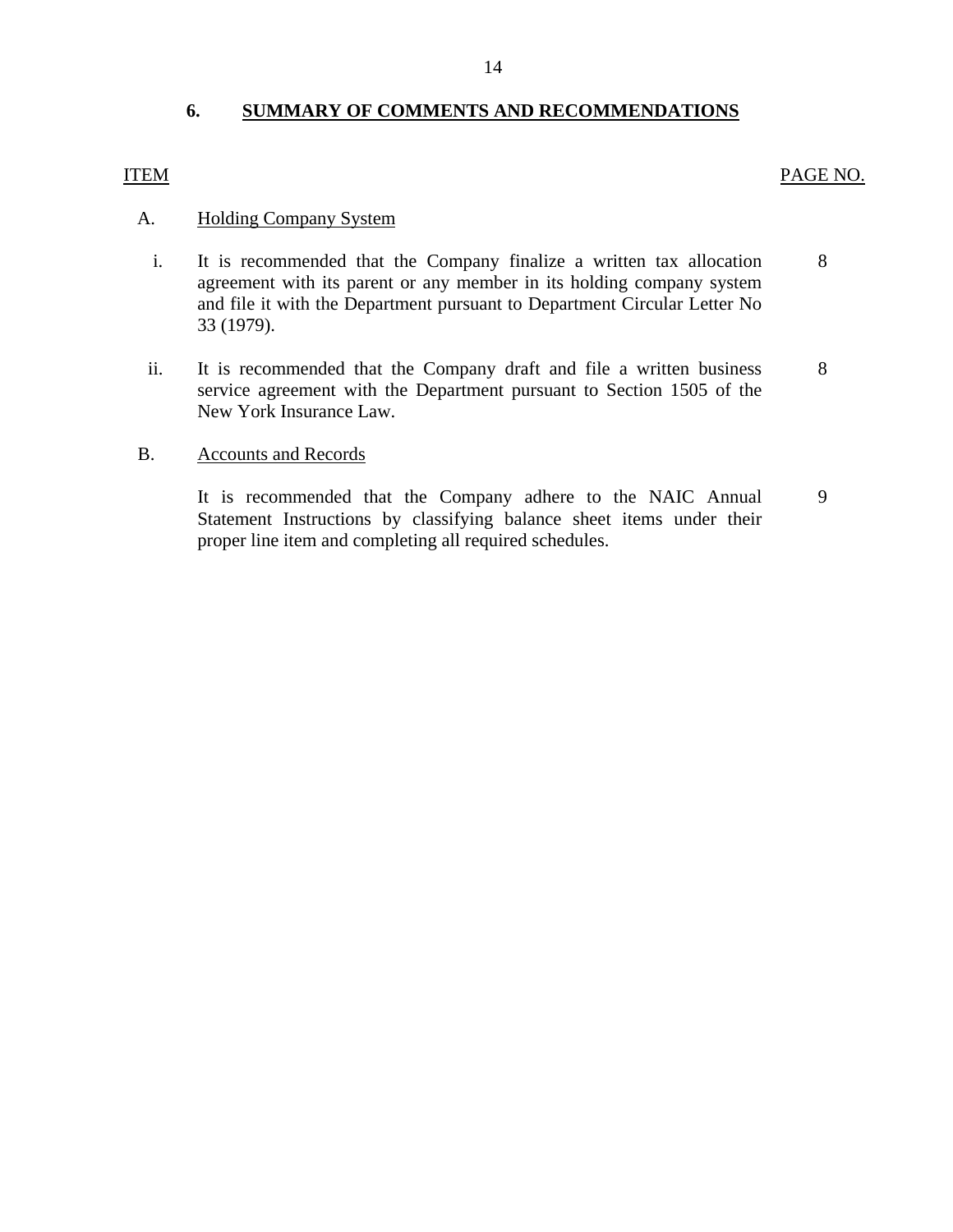Respectfully submitted,

 $\sqrt{S}$ 

 Dilbrina Belgrave Senior Insurance Examiner

### STATE OF NEW YORK ) )SS:  $\mathcal{L}$ COUNTY OF NEW YORK )

DELBRINA BELGRAVE, being duly sworn, deposes and says that the foregoing report, subscribed by her, is true to the best of her knowledge and belief.

 $\overline{\phantom{a}}$ /S/ Dilbrina Belgrave

Subscribed and sworn to before me

this  $\qquad \qquad$  day of  $\qquad \qquad$  , 2007.